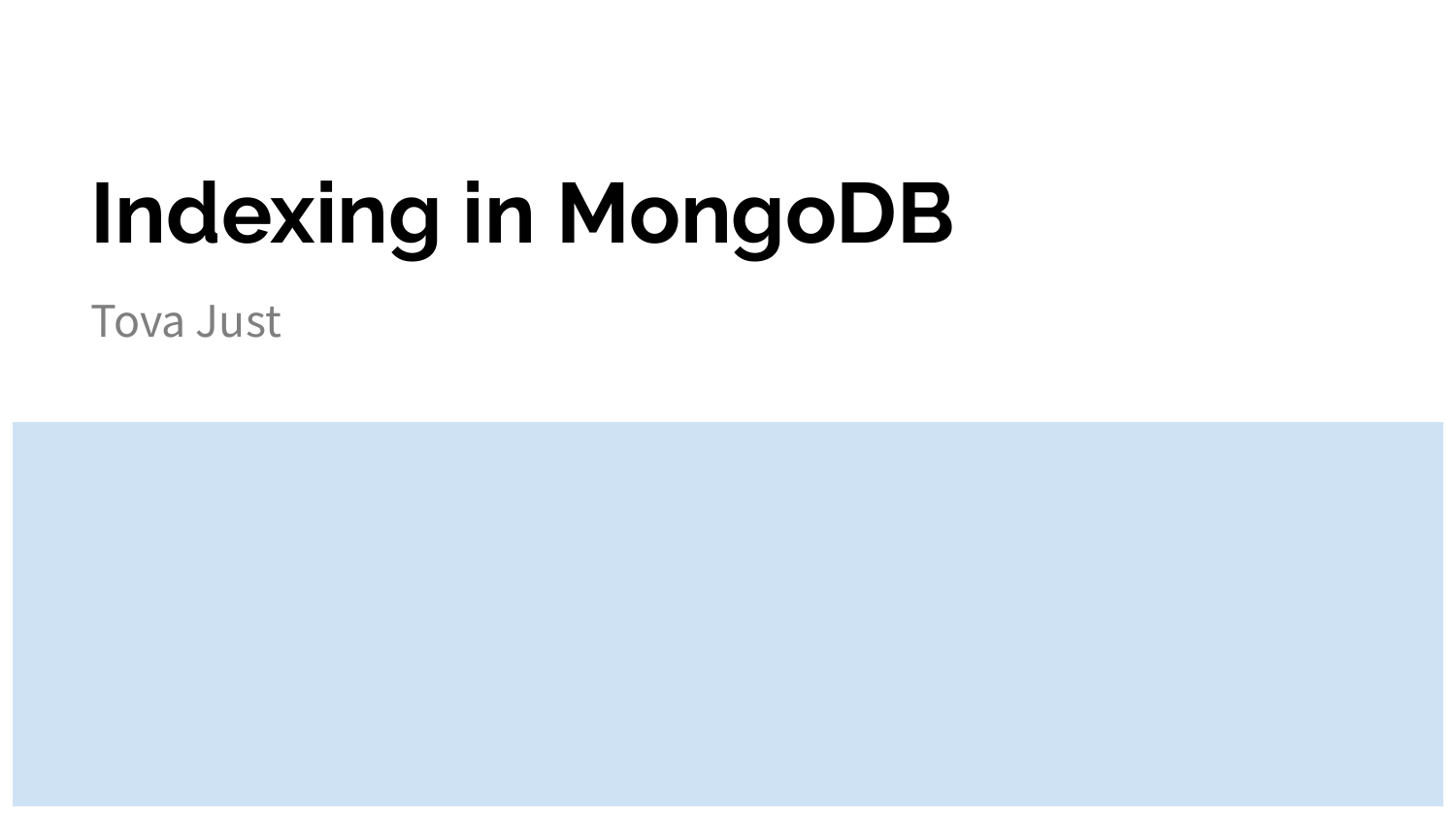## **Overview**

- 1. Creating indexes
- 2. Compound indexes
- 3. Find() and Sort()
- 4. Best Practices
- 5. Inefficiencies and Drawbacks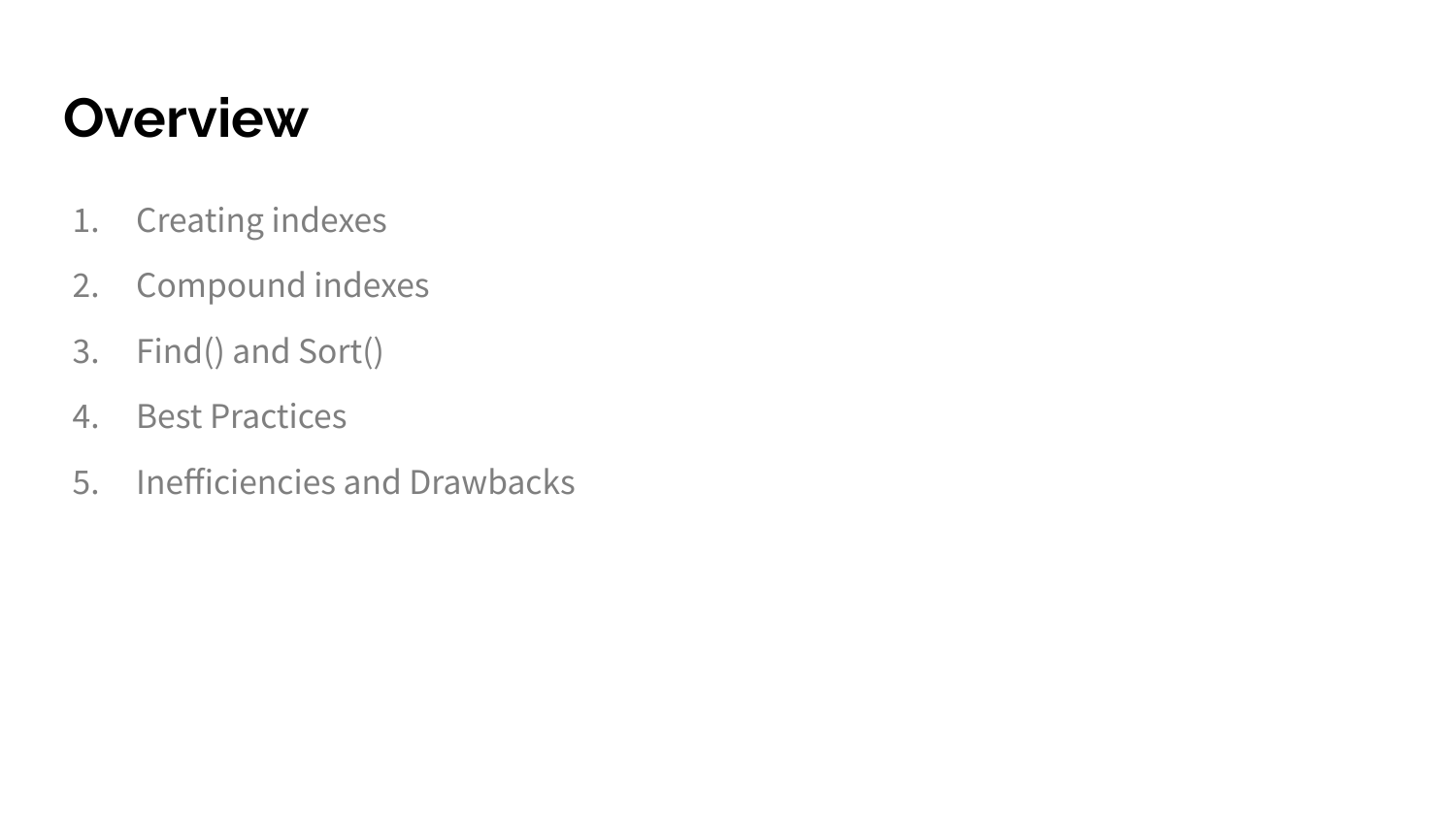# **Creating an Index in MongoDB**

```
> db.users.createindex({"username":1})
```
{

}

```
"createdCollectionAutomatically" : false, 
"numIndexesBefore" : 1, "numIndexesAfter" : 2,
"ok":1
```
● should take no longer than a few seconds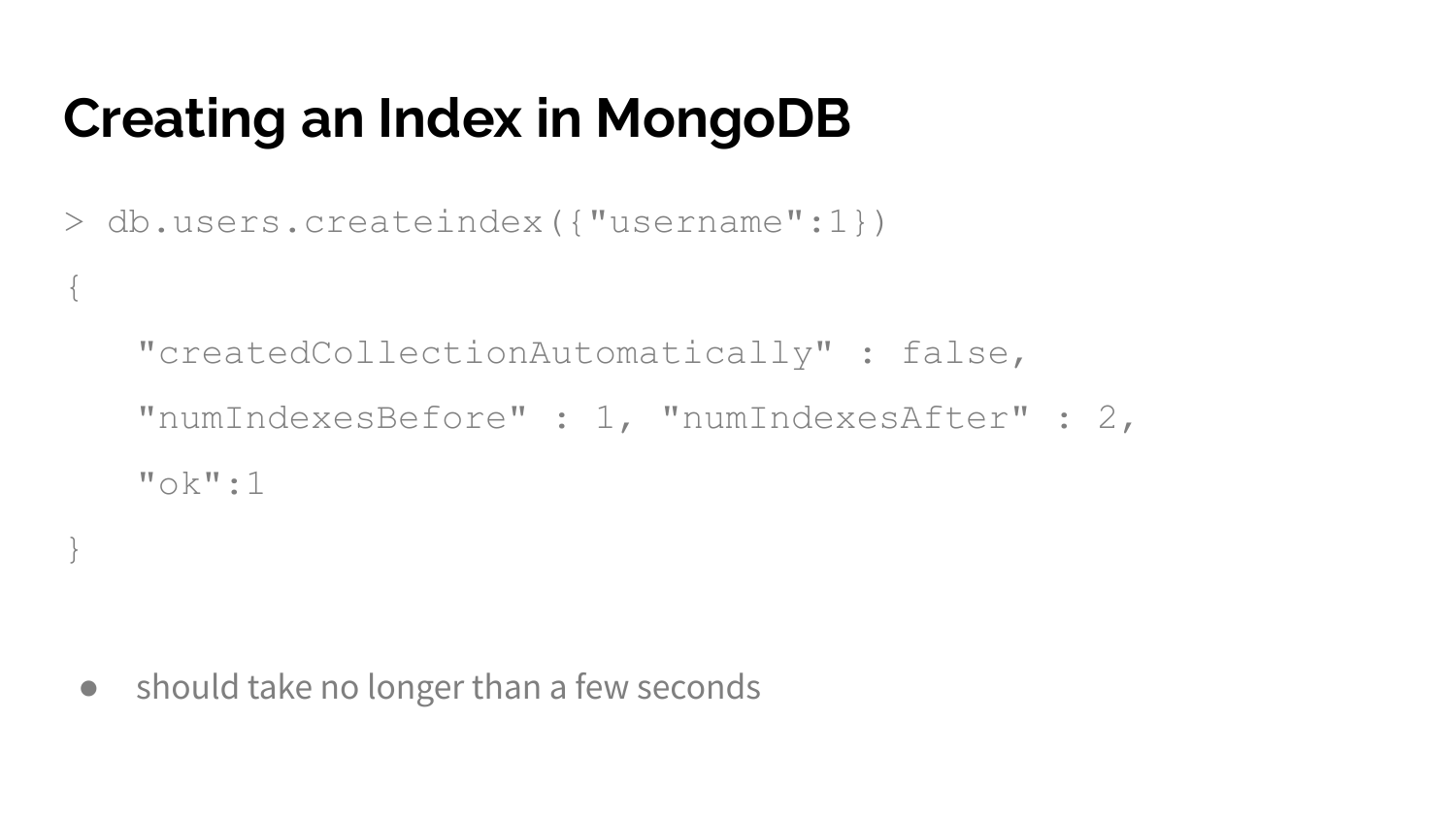# **Which fields to index?**

- Previous example: indexed on "username"
- Consider what queries are made often and need to be fast
- Find a common set of keys
- Index on that set of keys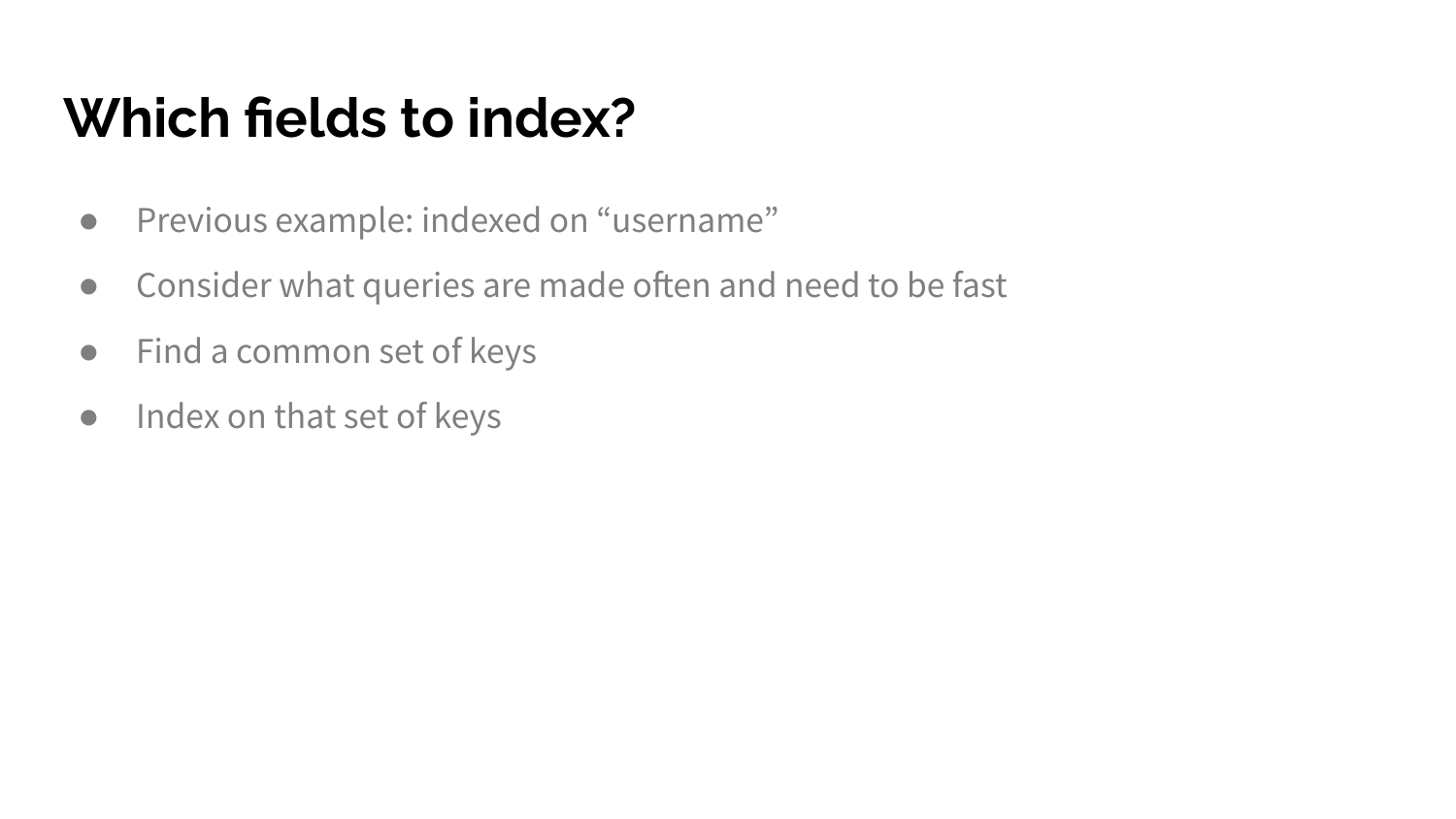# **Compound Indexes**

- Built on two or more keys
- $\bullet$  Why?
	- useful if your query has multiple sort directions or multiple keys in the criteria
- For example: sorting
- $\bullet$  db.users.find().sort({"age":1,"username":1})
	- Sorts by "age" and then by "username," so an index on just "username" is not very helpful
- Instead, make an index on age AND username:
- db.users.createindex({"age":1,"username":1})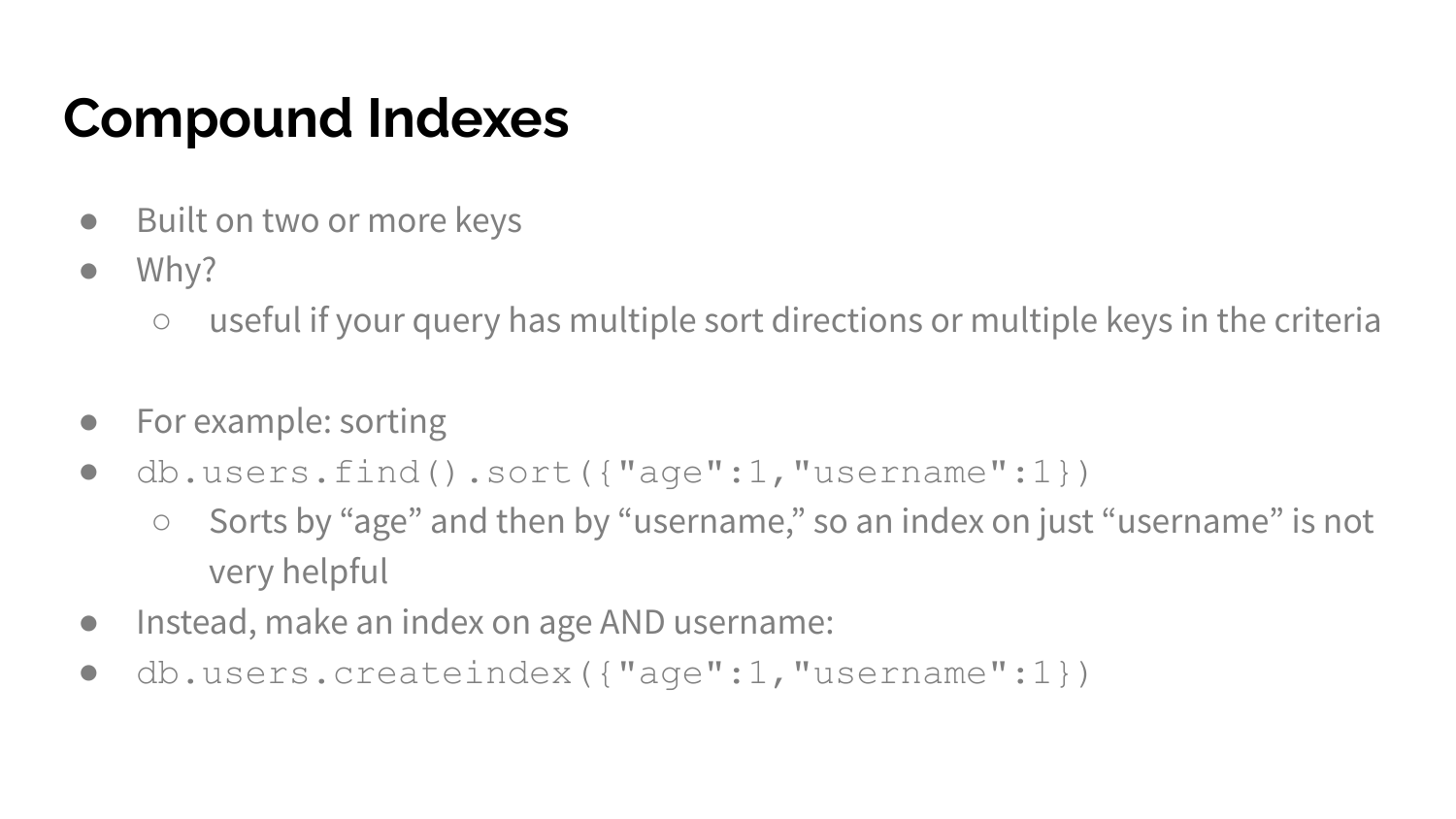# **More Indexing Syntax**

- Indexing in different directions:
- $\{\text{''age''} : 1, \text{''usename''} : -1\}$  creates an index with age ascending and username descending
	- Equivalent to  $\{ "age" : -1, "username" : 1\}$
	- For single-key indexes, this doesn't matter; Mongo just reads the index backwards
- Indexing Embedded Docs:
	- db.users.createindex({"loc.city":1})
- If index the entire subdocument, only helpful if querying entire subdoc in order, ie db.users.find({"loc" : {"ip" : "123.456. 789.000", "city" : "Shelbyville", "state" : "NY"}}})

```
{
  "username" : "sid",
  "loc":{
   "ip" : "1.2.3.4",
   "city" : "Springfield",
   "state" : "NY"
 }
}
```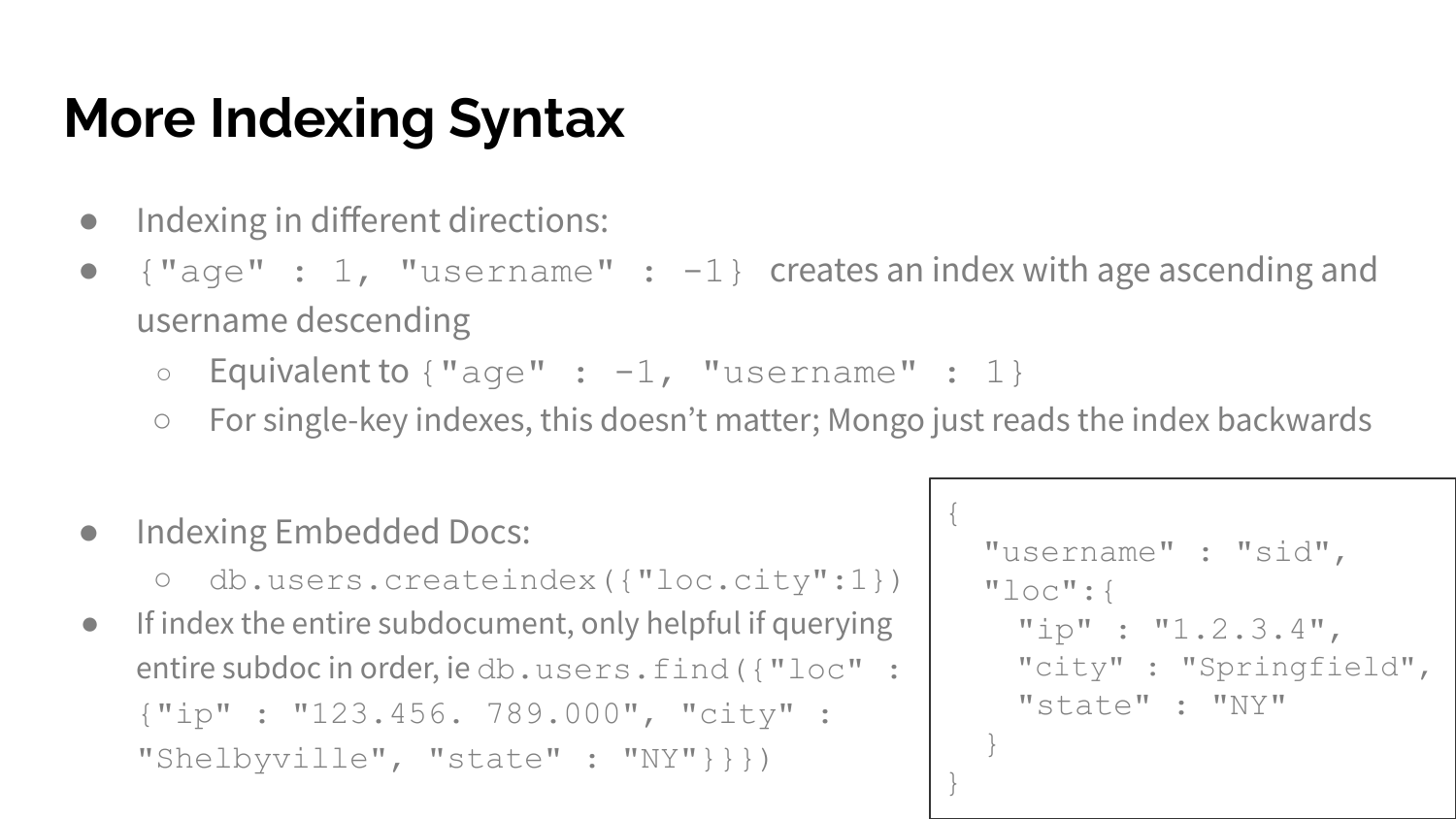# **Find() and Sort() using Indexes**

- In general, if an index is used for a query, the resulting documents are returned in index order
- However, can specify a different sorting order:
- db.users.find({"age" : {"\$gte" :  $21,$  "\$lte" :  $30$ }}) .sort({"username" : 1})
	- MongoDB will use the index to match the criteria
	- BUT: the index doesn't return the usernames in sorted order
	- MongoDB needs to sort the results in memory before returning them
	- Usually less efficient
- If you have more than 32 MB of results, MongoDB will show an error
	- $\circ$  Fix this by creating an index to support the sort
- explain("executionStats") lets you see the internal workings of Mongo executing a query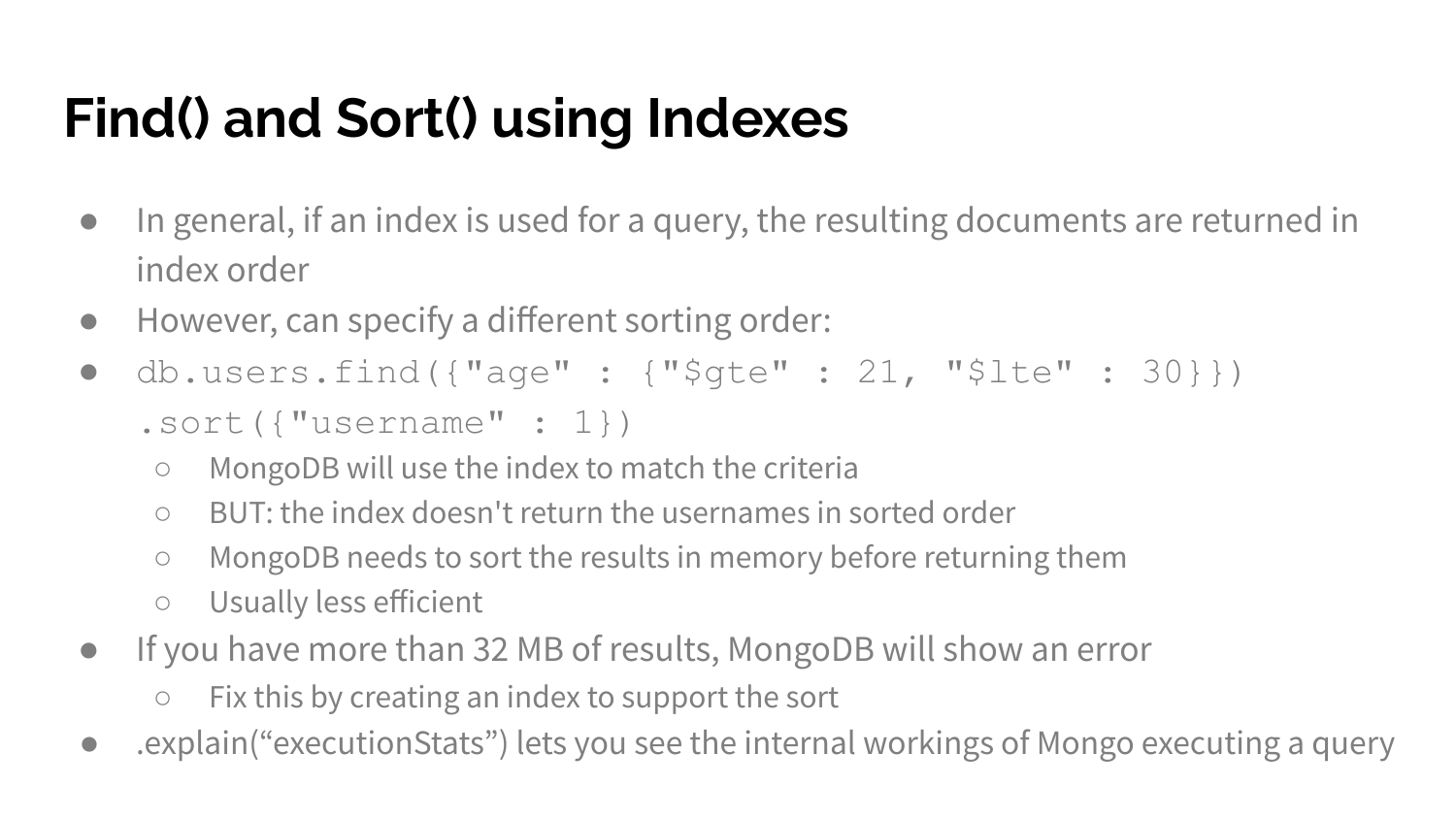### **General Best Practices**

- If you can **avoid in-memory sort** with a better index design, you should
- Order of keys in index: **[equality\_filter, sort\_filter, multivalue\_filter]**
	- o For the query: db.students.find({student\_id:{\$gt:500000}, class id:54}).sort({final grade:1})
	- Make this index:

db.students.createindex({class\_id:1,final\_grade:1,student\_id:1})

- Examines keys for more documents than end up being in the result set, but we save execution time because the index ensures we have sorted documents (no in-memory sort)
- *Index Cardinality*: how many distinct values there are for a field in a collection
- **Create indexes on high-cardinality keys**, or **put high-cardinality keys first** in compound indexes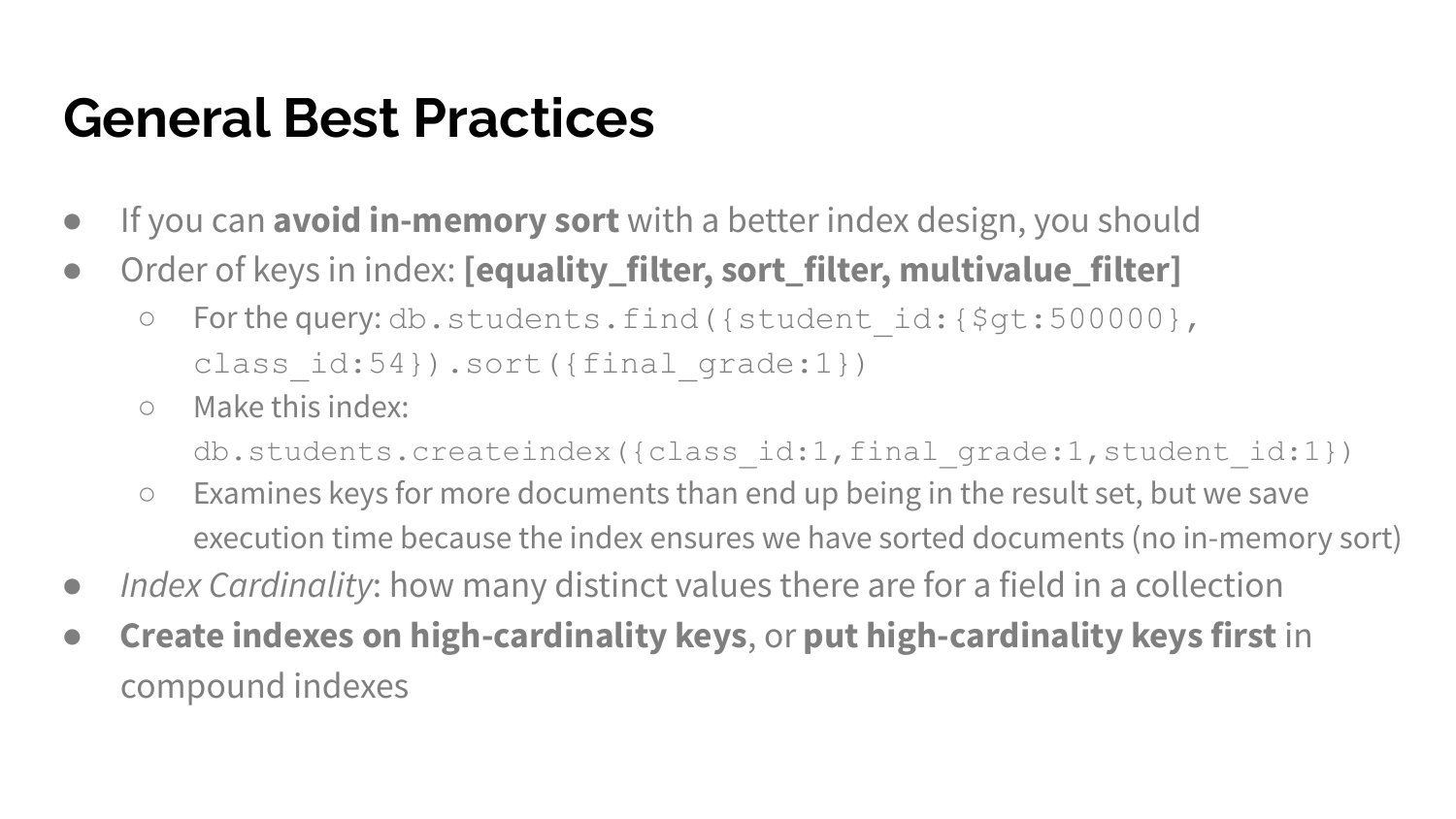# **How MongoDB selects an index**

- Query comes in
- MongoDB looks at query's *shape* (what fields are being searched on, whether or not there is a sort, etc.)
- A set of candidate indexes are identified
- In parallel threads, one query plan is run for each candidate index
- The plans are raced against each other for a trial period
- The first query plan to reach a goal state is the winner
- Going forward, it will be selected as the index to use for queries that have that same query shape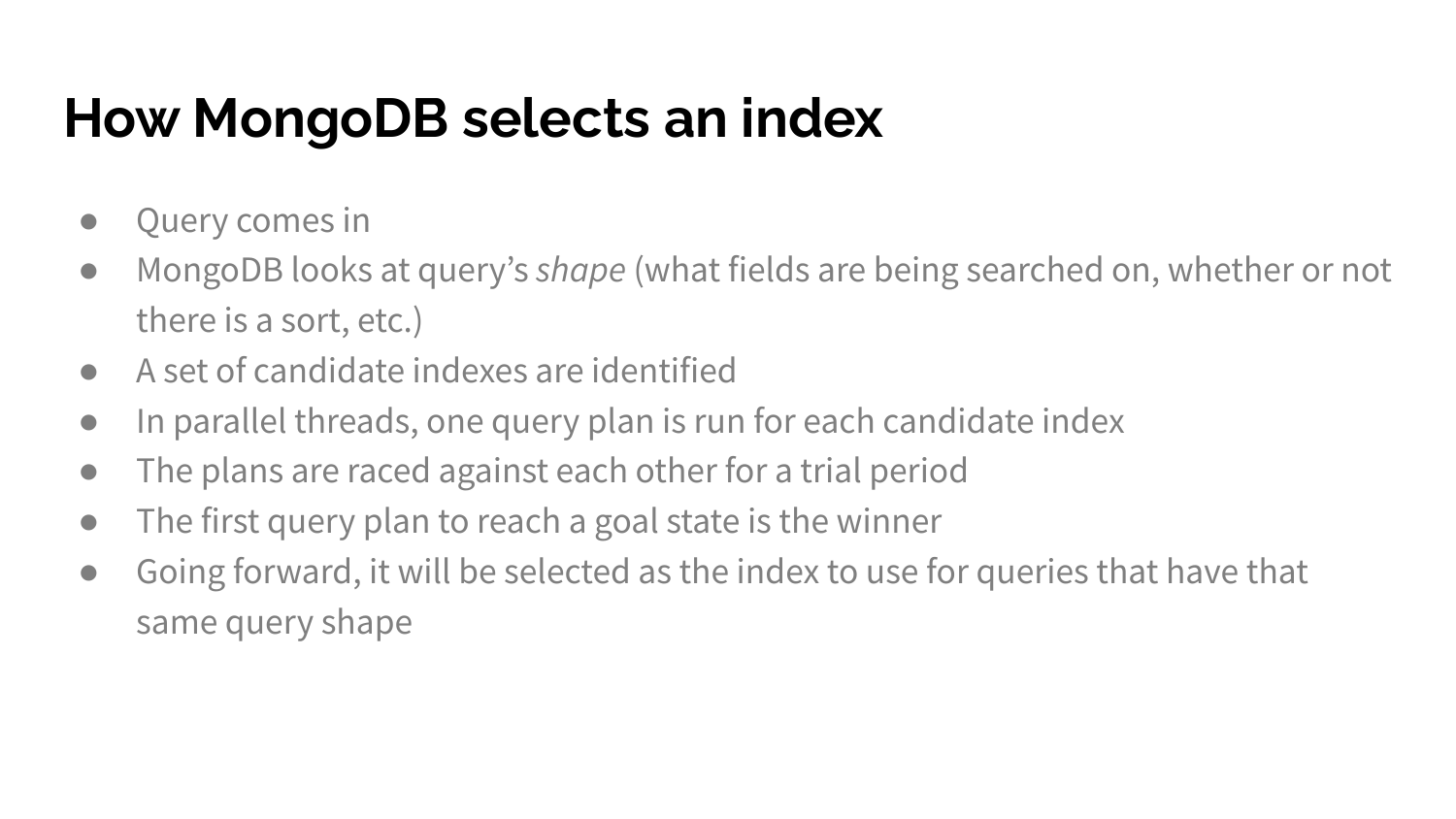

Figure 5-1. How the MongoDB Query Planner selects an index, visualized as a race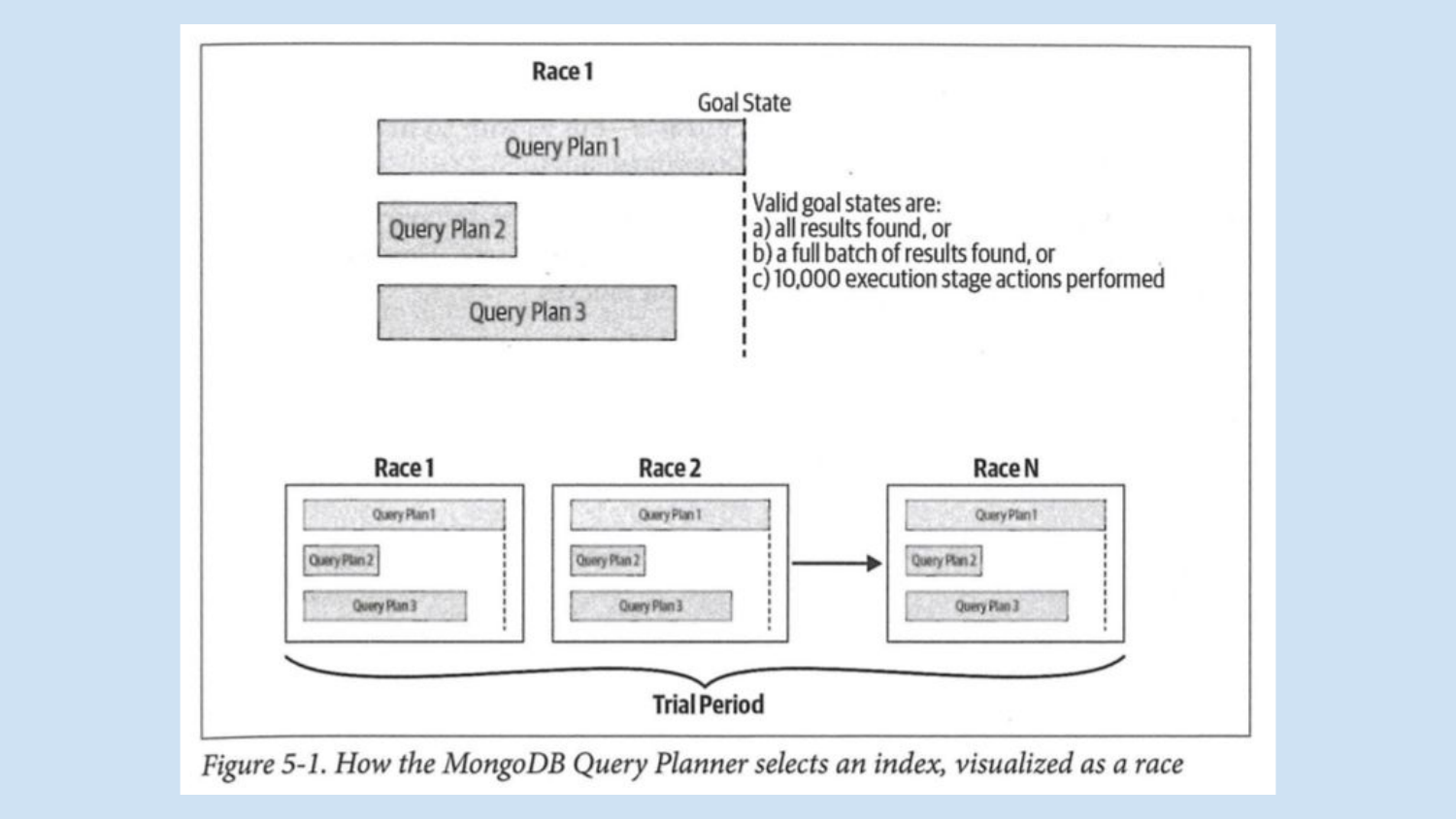# **The Price of Indexing**

- An index can make queries much faster
- However:
	- When your data changes, MongoDB has to update indexes (in addition to updating the document)
	- Write operations (inserts, updates, and deletes) that modify an indexed field will take longer
	- Typically, the tradeoff is worth it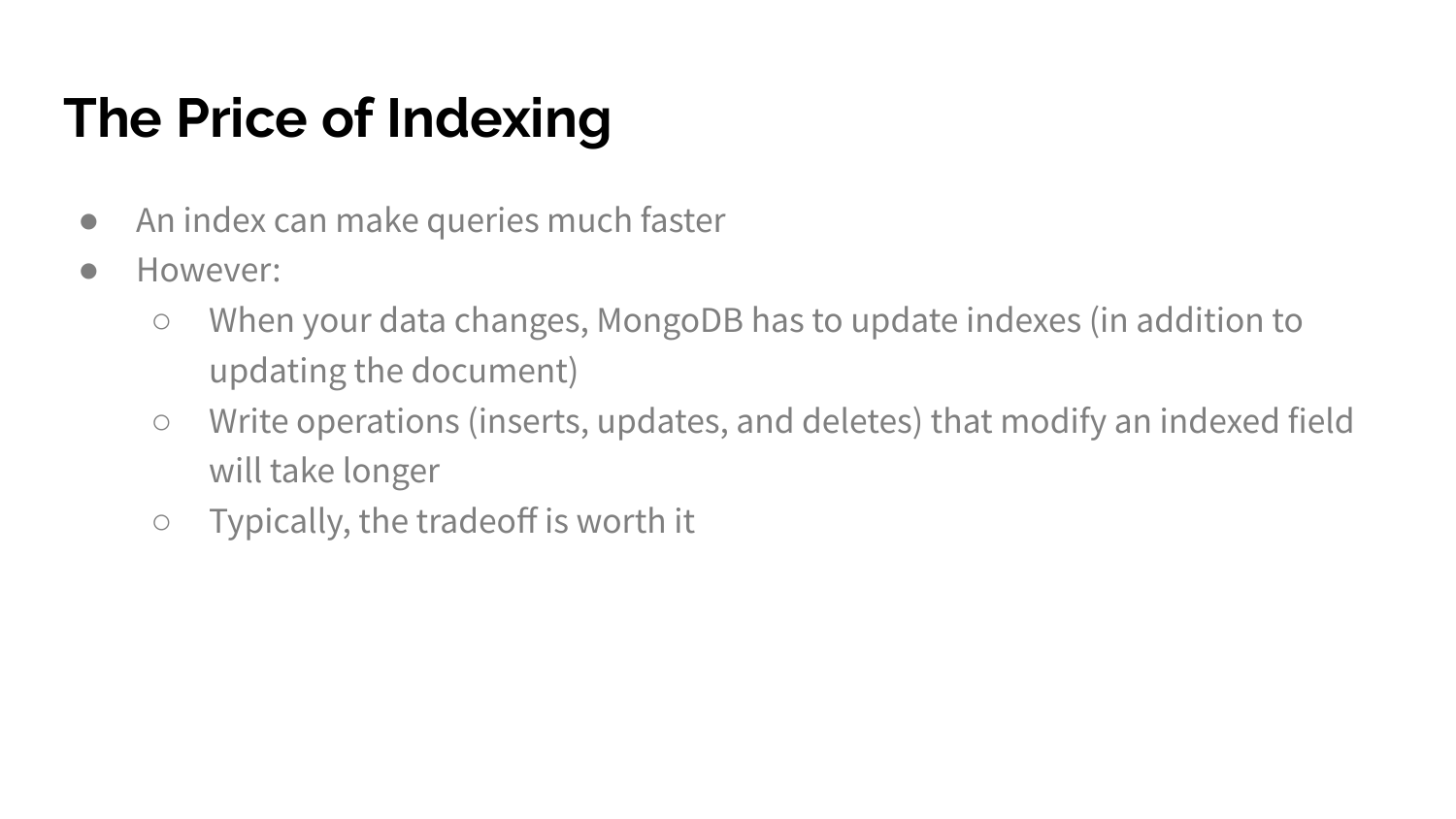# **Inefficient Queries**

- Some queries can use indexes more efficiently than others
- Inefficient
	- Negation: \$ne, \$not, \$nin
	- Try to find another clause using an index to add to the query, so that nonindexed matching is performed on a smaller set
- \$or: two separate queries are performed and then merged
	- Merging: needs to look through results of both queries and remove duplicates
	- Less efficient than a single query, so use \$in instead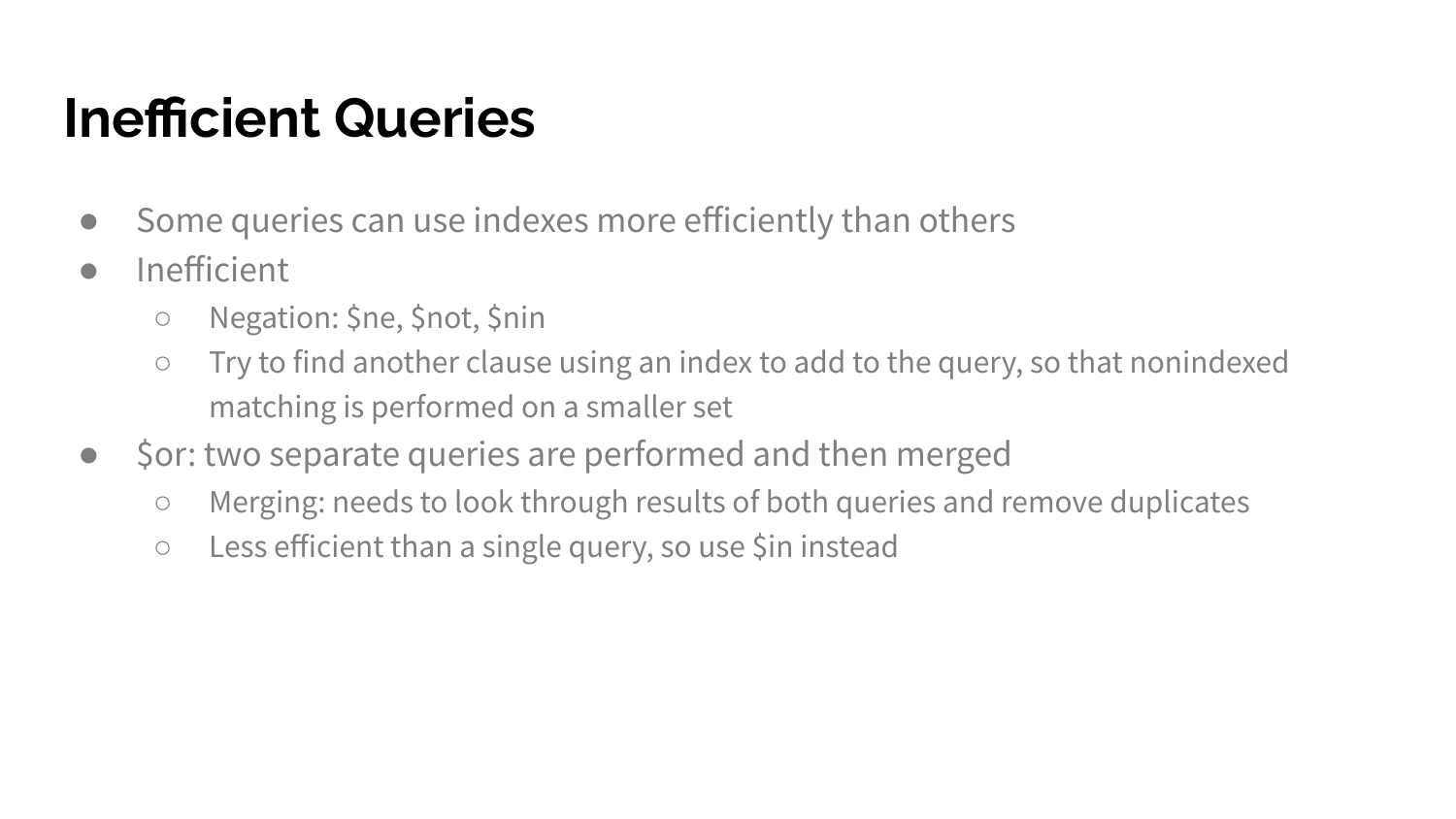# **When (and when not) to use indexing**

Indexes work well for:

- Large collections
- Large documents
- Selective queries

Indexing is inefficient (Collection scans work better):

- Small collections
- Small documents
- Nonselective queries

#### Why?

Using an index requires two lookups: (1) to look at the index entry, and (2) following the index's pointer to the document. Collection scan only requires one: looking at the document.

In the *worst case* (**returning all of the documents in a collection**) using an index would take **twice as many lookups** and would be significantly slower than a collection scan.